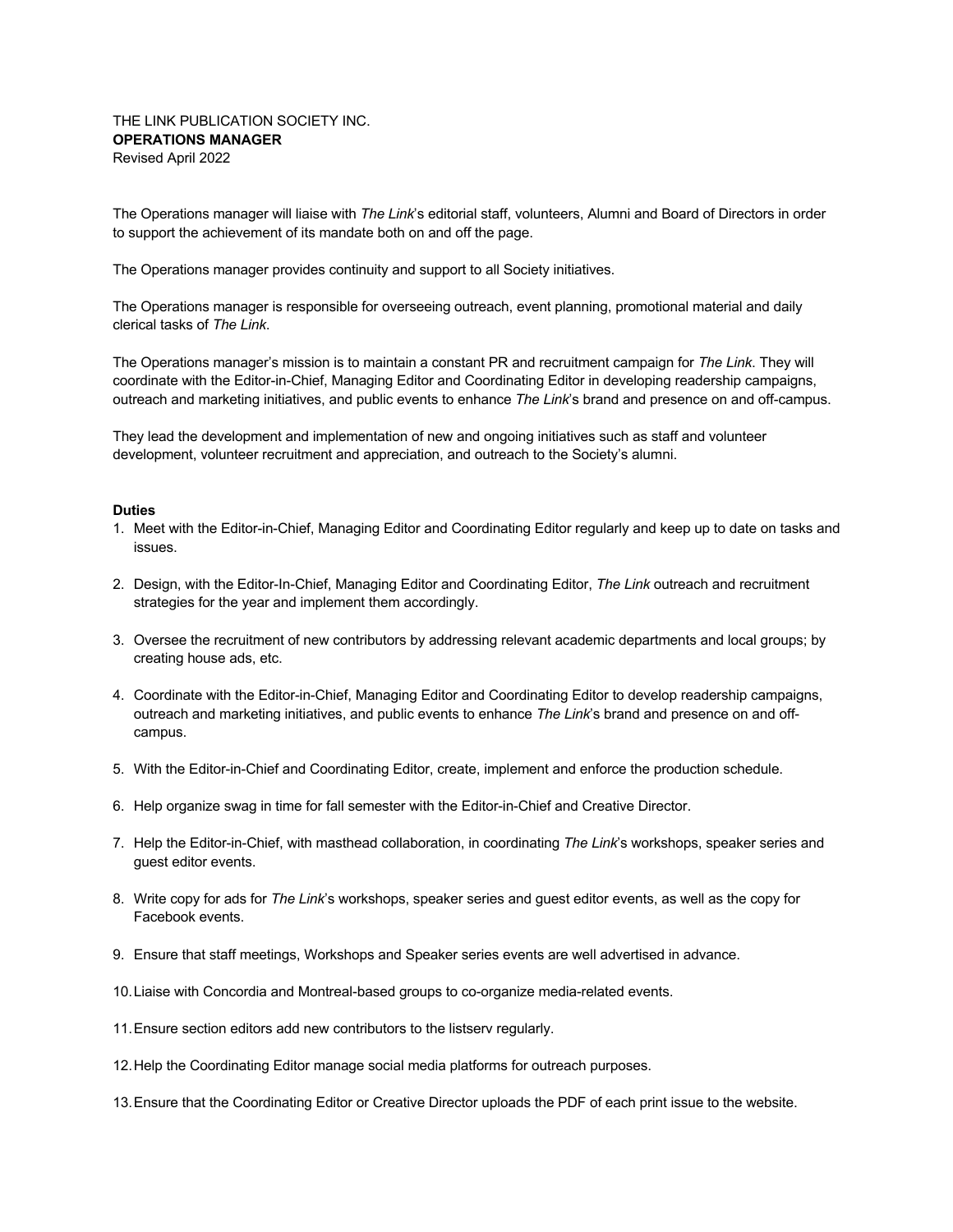- 14.Ensure that the Creative Director creates an archive of the print issue's content. Follow up with Managing Editor to ensure all editors archive their working documents and files to Google Drive and the file server.
- 15.Make sure that copy of the original letters to the editor are printed and archived in the administration office.
- 16.The Operations manager also has the responsibility of reinforcing *The Link*'s production team when positions become vacant.

## **The Operations manager also ensures that:**

a. The Editor-in-Chief make sure that the Masthead understand and perform their duties and responsibilities.

b. A disclaimer is posted on Masthead Twitter accounts.

c. All editors fill the office hours sheet and office hours are done. That sheet must be posted in the office.

d. A previously prepared sign-in sheet with all staff names and ID numbers is signed by those in attendance at meetings and kept in the Administration office.

e. Minutes are taken at each meeting, printed and archived in the Business office.

f. Editors and staff answer the phone, take voice mail messages and erase them.

g. Contributors' Concordia ID numbers are provided so that access to *The Link* office can be granted when the university is closed.

h. The Masthead Election process is properly executed with advertising, etc.

i. A list of all masthead members with Concordia ID number, personal email and phone numbers is recorded and provided to the Administration Office.

j. That the election for Board Staff member representatives happens in accordance with *The Link*'s by-laws.

k. That each editor trains their successor within twenty-one (21) calendar days before the last print edition of the volume.

l. Masthead Handbooks are updated at the end of each semester. Inform Masthead that honorariums will be held until this is completed.

m. The AGM is advertise and all docs are prepared adequately.

n. The signed affidavit by new Editor-in-Chief is sent to lawyer.

o. The annual retreat happens with new and previous Masthead members and Board of Directors.

n. All documentation is ready for review during the retreat (Job descriptions, policies, history and day to day operation - Link's Help Library) and update Job descriptions, policies and docs after the retreat.

p. Page Count, including the ads, is sent to printer.

q. The Doug Leslie bursary is advertised and DLB committee is formed.

r. Masthead evaluation is done by the end of November and reviewed before the last issue of fall semester.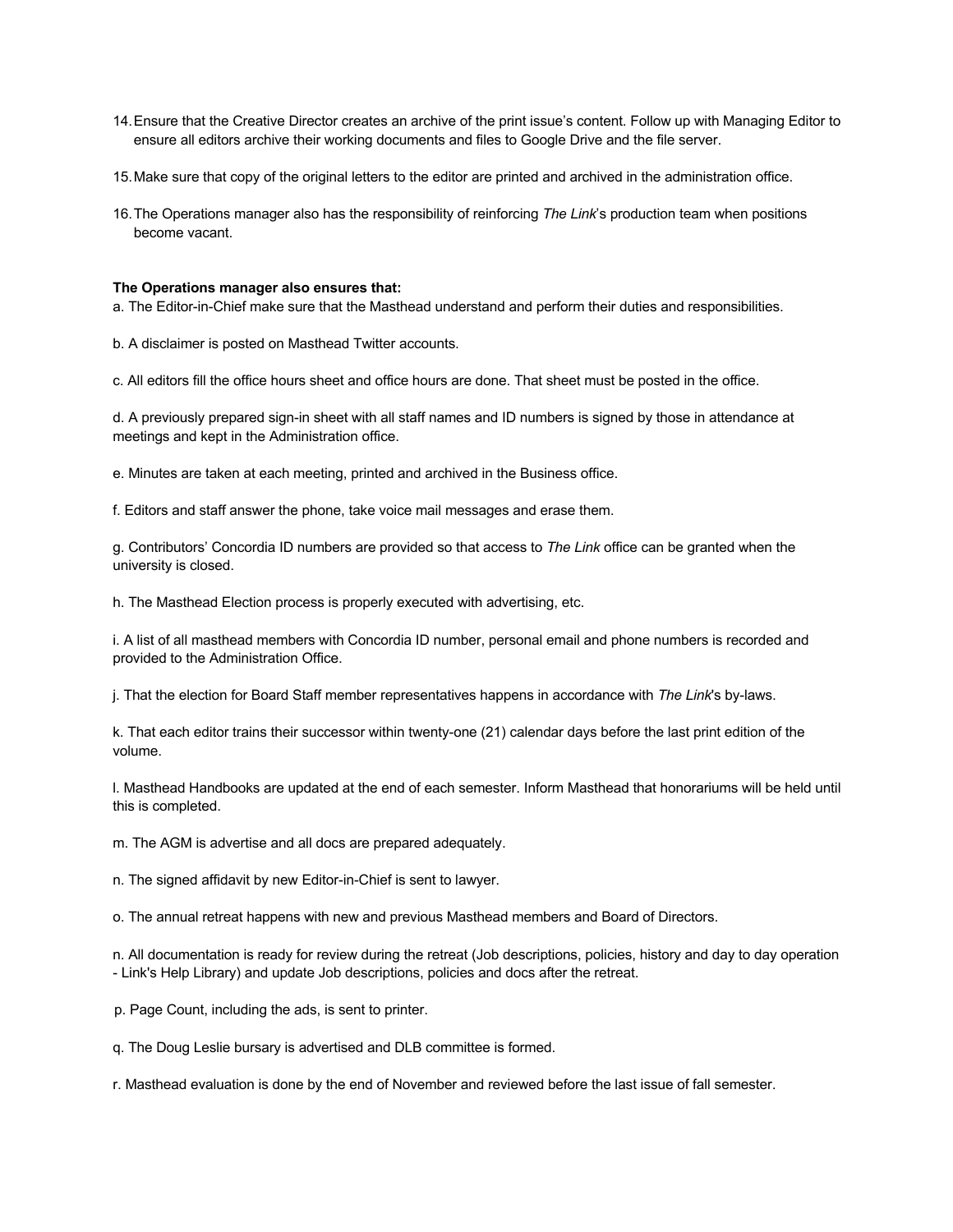- s. Nash CUP delegates election is advertised and properly done.
- t. Nash delegates deposit is submitted.
- u. Nash CUP reports are received.
- v. Any grant request made by a masthead member is supervised.
- w. They are up to date on all dealings with legal counsel.
- x. Current year top stories are picked by Editor-in-Chief for Link History (Link Help Library).
- y. *The Link*'s Wikipedia page is updated.
- z. Past emails in masthead@thelink.concordia.ca are erased (see IT).
- aa. Day to day office operation (office repairs requests, specific requests from staff, key card request, etc.).
- bb. Phone passwords are updated.
- cc. The rules for Cameras, Microphones and Press Passes are followed.
- dd. Computers & IT book is updated.
- ee. Mail is picked up in the mailroom.
- ff. The Operations manager's handbook is updated on a monthly basis.
- gg. The alumni list is updated (excel spreadsheet).
- hh. Binding copies are prepared and sent to Reliures Caron.

ii. Registration Group at Dean of Students office is filled. (Copy of insurances, budget for the coming year, new bylaws (if any changes), new signing authorities).

- jj. New Key List to Security.
- kk. That the OPT OUT is advertised:
	- 1) Operations manager to request a designed ad from the creative director or graphic designer who will load it on the website after talking with the sales representative.
	- 2) Operations manager to prepare and load the Opt-out info sheet on the About us section of the website.

ll. With the Editor-in-Chief, Managing Editor and Coordinating Editor, publication requirements are followed: *The Society shall publish at least twenty-five (25) online issues of The Link during each publishing year starting June 1 and ending May 31. The current masthead can determine the number of print editions they wish to publish within their volume, to be decided at their volume's retreat. Two (2) additional online issues shall be published: one will be completed by the beginning of June; a second shall be completed by the first week of August. An online issue is defined as seven (7) days of reporting and production with a minimum of six (6) articles per section, or equivalent multimedia contributions at the discretion of the E-i-C.*

mm. 2 copies of the paper are sent to DÉPÔT LÉGAL after every publication.

## **The Operations manager also:**